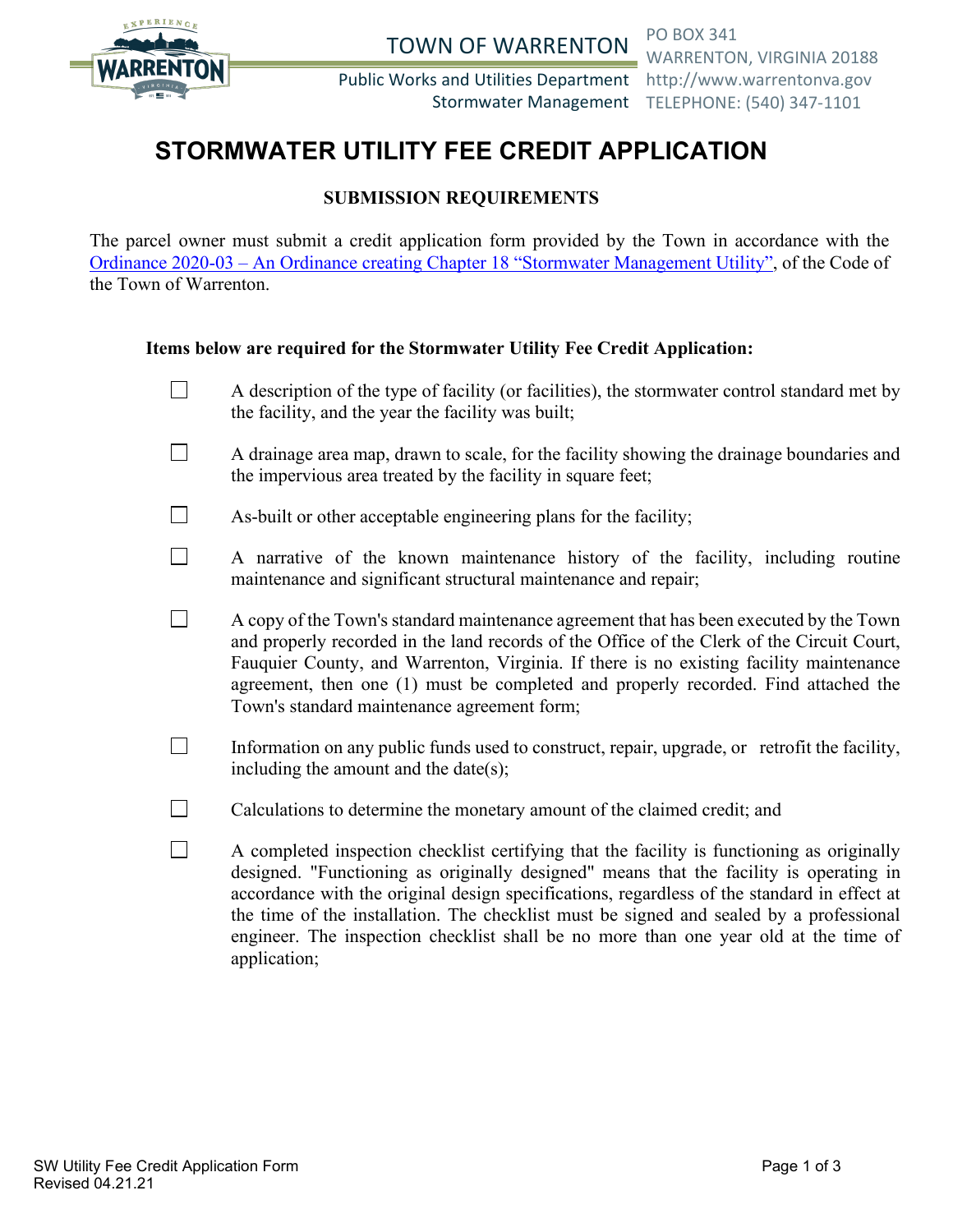#### TOWN OF WARRENTON 21 Main Street/PO Box 341 • Warrenton, VA 20186 (540) 347-1101 • [stormwater@warrentonva.gov](mailto:stormwater@warrentonva.gov)

## **STORMWATER UTLITY FEE CREDIT APPLICATION**

### **1. SITE INFORMATION** (1):

| Property Name:    |            |  |
|-------------------|------------|--|
| Property Address: |            |  |
| Map/Parcel #:     | Account #: |  |

#### **2. APPLICANT INFORMATION (**²**):**

| Property Owner of Record: |             |  |
|---------------------------|-------------|--|
| Address:                  |             |  |
| Email Address:            | Phone $#$ : |  |
|                           |             |  |

| $\cdot$<br>(3)<br>Applicant Name |          |  |
|----------------------------------|----------|--|
| Address:                         |          |  |
| Email Address:                   | Phone #: |  |

## **3. LICENSED PROFESSIONAL (PROFESSIONAL ENGINEER OR LAND SURVEYOR):**

| Firm Name:           |                         |  |
|----------------------|-------------------------|--|
| Address:             |                         |  |
| <b>Contact Name:</b> | Professional License #: |  |
| Email Address:       | Phone $#$ :             |  |

### **4. SELECT PRIMARY CONTACT PERSON FOR STAFF:**

Owner  $\Box$  Applicant  $\Box$  Licensed Professional  $\Box$ 

## **5. STORMWATER FACILITY INFORMATION (1):**

|                                                                                                     | Type of Facility:                   |                |  |               |                        |  |
|-----------------------------------------------------------------------------------------------------|-------------------------------------|----------------|--|---------------|------------------------|--|
|                                                                                                     | Type of Credit Requested:           | Water Quantity |  | Water Quality | <b>VPDES</b> Permittee |  |
| 6.                                                                                                  | <b>PUBLIC FINANCING DISCLOSURE:</b> |                |  |               |                        |  |
| Was public financing used to construct, repair, upgrade, or retrofit the facility (mark one below)? |                                     |                |  |               |                        |  |

 $\overline{\phantom{0}}$ 

| Yes | $\overline{1}$ |  |  |
|-----|----------------|--|--|
|     |                |  |  |

If yes, please state:

| Source of Financing:      |  |
|---------------------------|--|
| Data Funds Received       |  |
| Amount of Funds Received: |  |